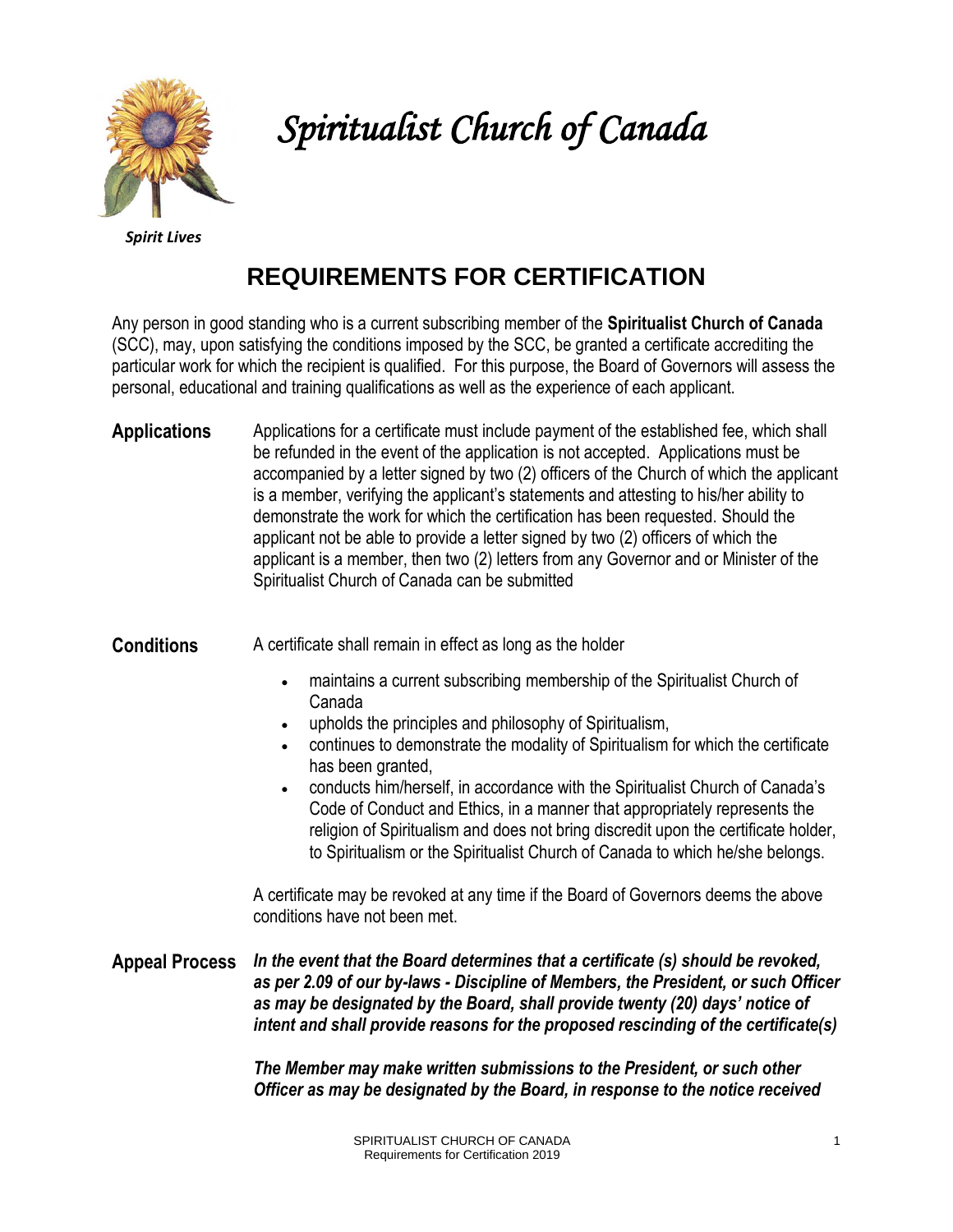*within such twenty (20) day period. In the event that the President receives no written submissions, the President, or such Officer as may be designated by the Board, may proceed to notify the Member that the certificate is rescinded. If*  written submissions are received in accordance with this section, the Board will *consider such submissions in arriving at a final decision and shall notify the Member concerning such final decision with a further twenty (20) days from the date of receipt of the submissions. The Board's decision shall be final and binding on the member, without any further right of appeal.*

### **ACCREDITED WORKERS – LECTURERS, MEDIUMS, SPIRITUAL HEALERS**

**Lecturer** The certificate as a Lecturer is granted to an applicant who satisfactorily demonstrates his/her gift as a lecturer.

> Those applying for a Lecturer's certificate must have knowledge contained in the Spiritualist Church of Canada Level 1 Foundation Courses, *S206 Comparative Religion and S208 Platform Etiquette, or* provide proof of equivalent knowledge. Applicants must have presented at least twelve (12) talks in the applicant's own and/or other Spiritualist Churches. Testimonies signed by an authorized person of the church where each of these twelve (12) talks took place must also be provided.

#### **Medium** The certificate as a Medium is granted to an applicant who satisfactorily demonstrates his/her gift of Evidential Mediumship.

Those applying for a Medium's certificate must have knowledge contained in the Spiritualist Church of Canada's Level 1 Foundation Courses, *S201 Mediums and Mediumship, and S208 Platform Etiquette***,** or provide proof of equivalent knowledge. Applicants must have demonstrated Evidential Mediumship on at least twelve (12) occasions at the applicant's own and/or other Spiritualist Churches. Testimonies signed by an authorized person where each of these twelve (12) evidential mediumship demonstrations took place must also be provided.

*The student Medium will be required to demonstrate Evidential Mediumship before a panel of three members of the Spiritualist Church of Canada's Board of Directors, who are experienced Mediums.* 

#### **Spiritual Healer** The certificate as a Spiritual Healer is granted to an applicant who has obtained a Healing Certificate and has completed two (2) years of Spiritual Healing in a Spiritualist environment.

A letter signed by an authorized person of the church where the applicant has served as a Spiritual Healer for the required period must also accompany the application.

The applicant must also submit three (3) testimonials, from persons who have received Spiritual Healing through the mediumship of the applicant.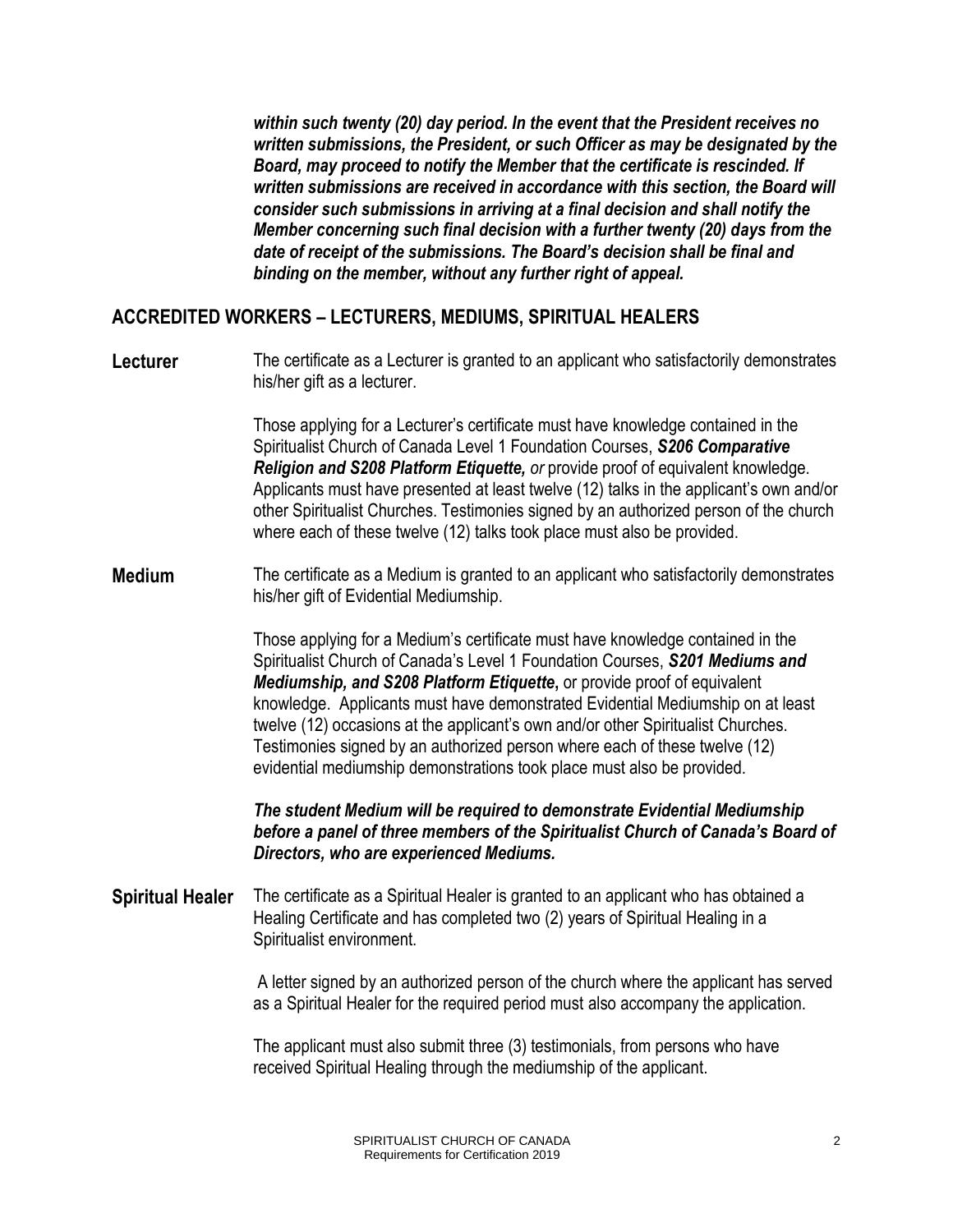|                                      | Healing Testimonial should include the following information:                                                                                                                                                                                                                                                                                                                                                                                                                                                                                           |
|--------------------------------------|---------------------------------------------------------------------------------------------------------------------------------------------------------------------------------------------------------------------------------------------------------------------------------------------------------------------------------------------------------------------------------------------------------------------------------------------------------------------------------------------------------------------------------------------------------|
|                                      | 1. The healing recipient is to provide specific details of the healing received.<br>i.e. location, date and time<br>2. Clearly state if the healing addressed a specific issue or was for general well being<br>and how it helped.<br>3. The testimonials should be from 3 different timeframes and 3 different people within                                                                                                                                                                                                                           |
|                                      | the applicable period.<br>Those applying for a Spiritual Healer certificate must have knowledge contained in the<br>Spiritualist Church of Canada Level 1 Foundation Courses, S203 Spiritual Healing,<br>and S208 Platform Etiquette, or provide proof of equivalent knowledge. The<br>applicant must also possess a clear understanding of his/her limitations under the laws<br>that apply to the practice of Spiritual Healing.                                                                                                                      |
|                                      | The Board of Governors of the Spiritualist Church of Canada reserves the right to test<br>applicants.                                                                                                                                                                                                                                                                                                                                                                                                                                                   |
| <b>Proof of</b><br><b>Compliance</b> | All certificate holders with the Spiritualist Church of Canada are required to sign a<br>Code of Conduct form once every 5 years, unless the document is revised or there is<br>reasonable cause to revisit this signed document before that time.                                                                                                                                                                                                                                                                                                      |
|                                      | All certificate holders with the Spiritualist Church of Canada are required to submit a<br>current Vulnerable Sector Police Check once every 5 years, either by email to<br>secretary@spiritualistchurchofcanada.com or to our Head Office by Canada Post.                                                                                                                                                                                                                                                                                              |
| Course<br><b>Exemptions</b>          | If a candidate has not completed all the required courses for a certificate, they must<br>apply for and be granted an exemption for whichever courses they have not completed<br>prior to requesting an Accredited Worker Certificate.                                                                                                                                                                                                                                                                                                                  |
|                                      | Students may apply to the Education Chair for possible exemption from courses (other<br>than those indicated as mandatory) where they believe they have completed courses<br>outside the SCC with similar content. All requests for exemptions are to be submitted<br>with a fee equivalent to half of the normal fee for taking the course for which<br>exemption is being requested. Should the exemption be denied, the funds submitted<br>with the request will be applied to the course fee when the student registers to<br>undertake the course. |
|                                      | The Board of the SCC has the right to designate which courses within the Education<br>Program for which exemptions may be allowed and which courses will require<br>mandatory completion with no possible consideration for exemption. Requests for<br>exemption from any given course will be reviewed by the Education Chair and a<br>preliminary assessment made.                                                                                                                                                                                    |
|                                      | Should the Chair feel that the request sufficiently addresses the course content for                                                                                                                                                                                                                                                                                                                                                                                                                                                                    |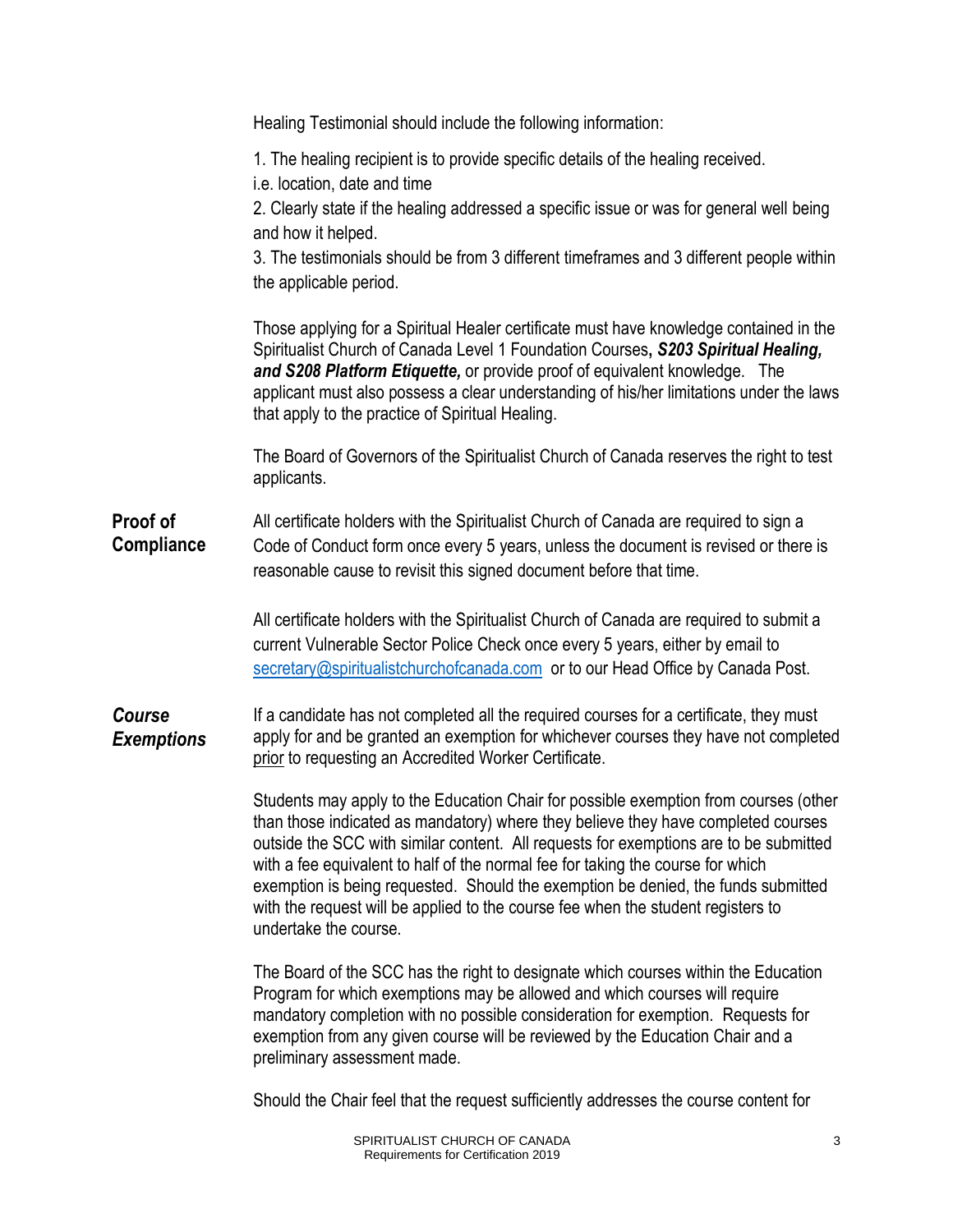which exemption is being sought, they will present the request on behalf of the student with a recommendation to the full Board for the final decision

All requests for exemption will require the following information at a minimum before being considered:

The name of the institution delivering the course that the student has previously completed.

The name and number of the SCC course for which exemption is being requested. The name, a full description of course content, dates of completion and method of completion for the course completed elsewhere.

The name and contact information for someone that may be contacted should there be any questions related to course content.

Requests for exemption will only be granted where the material contained and covered in the SCC course has been sufficiently covered by the course already completed elsewhere by the student.

Exemption from courses covering academic and/or historical aspects of Spiritualism will not be granted based on any amount of practical experience. The exemption must be granted solely on the basis that the Board is confident that the student possesses sufficient knowledge of the history, philosophy and/or methodology of the subject.

An applicant who applies for exemption from any course may be required to take the Equivalency Exams set by the Board of Governors*.*

#### **SPIRITUALIST CHURCH OF CANADA - MINISTRY**

**Ordination** The Spiritualist Church of Canada will receive applications from any Spiritual person desiring to qualify as an Ordained Minister of the religion of Spiritualism who:

> 1. Is a current subscribing member of the Spiritualist Church of Canada and has been a subscribing member for at least two (2) years contiguous to the application.

> 2. Has an Accredited Worker's Certificate as a Lecturer, Medium and Spiritual Healer from the Spiritualist Church of Canada and has served Spiritualist churches in these capacities continually for two (2) years prior to the application.

3. Has graduated from the Spiritualist Church of Canada education programme or has been granted equivalency for other courses of study by the Board of Governors of the Spiritualist Church of Canada

4. Has demonstrated reasonable knowledge of the Religion, Philosophy, and Science of Spiritualism.

5. Has demonstrated reasonable knowledge of the literature on Spiritualism and its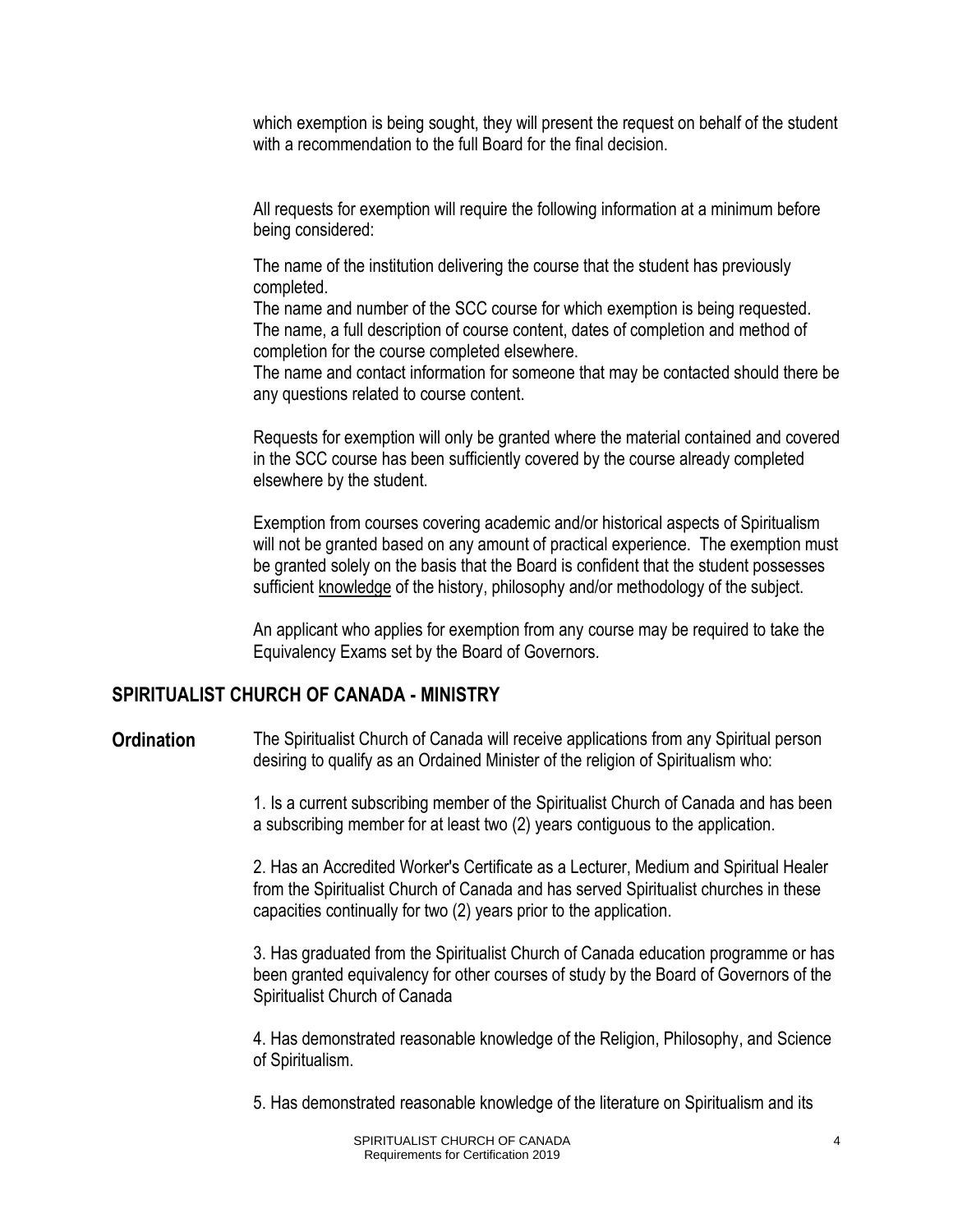|                                                               | authors, and of the history of Spiritualism.<br>6. Has a reasonable knowledge of comparative religions.                                                                                                                                                                                                                                                                                                                                                                 |
|---------------------------------------------------------------|-------------------------------------------------------------------------------------------------------------------------------------------------------------------------------------------------------------------------------------------------------------------------------------------------------------------------------------------------------------------------------------------------------------------------------------------------------------------------|
|                                                               | 7. Has a reasonable ability to prepare and conduct a complete service in a<br>professional manner.                                                                                                                                                                                                                                                                                                                                                                      |
|                                                               | 8. Agrees to uphold the Code of Conduct and Ethics as set by the Spiritualist Church<br>of Canada                                                                                                                                                                                                                                                                                                                                                                       |
|                                                               | 9. Agrees to rescind all ordinations from other religious organizations that are not<br>founded on the Principles and studies of the Religion of Spiritualism                                                                                                                                                                                                                                                                                                           |
|                                                               | 10. Agrees and understands that if residency is outside of Canada, only ordination<br>without marriage rites can only be obtained                                                                                                                                                                                                                                                                                                                                       |
|                                                               | An Ordained Minister shall be entitled to the title "REVEREND" while in good standing<br>with the Spiritualist Church of Canada. No distinguishing dress or stole or other<br>insignia indicating a Ministers calling, other than that approved by the Spiritualist<br>Church of Canada shall be worn.                                                                                                                                                                  |
|                                                               | The Board of Governors of the Spiritualist Church of Canada reserves the right to<br>interview and test applicants.                                                                                                                                                                                                                                                                                                                                                     |
| <b>Ministers</b><br><b>Professional</b><br><b>Development</b> | All ministers with the Spiritualist Church of Canada are required to attend a<br>Professional Development/Resource course at least once every five years. The<br>Spiritualist Church of Canada will hold these courses free of charge for our ministers,<br>at least twice every five years. This gathering will give ministers an opportunity to<br>address and discuss ministerial issues, as well as be updated on government policies<br>pertaining to non-profits. |
|                                                               | The Spiritualist Church of Canada will advise our ministers when and where these<br>courses will be held and the different means in which ministers can participate.                                                                                                                                                                                                                                                                                                    |
| <b>Proof of</b><br><b>Compliance</b>                          | All ministers with the Spiritualist Church of Canada are required to sign a Code of<br>Conduct form once every 5 years, unless the document is revised or there is<br>reasonable cause to revisit this signed document before that time.                                                                                                                                                                                                                                |
|                                                               | All ministers with the Spiritualist Church of Canada are required to submit a current<br>Vulnerable Sector Police Check once every 5 years, either by email to<br>secretary@spiritualistchurchofcanada.com or to our Head Office by Canada Post.                                                                                                                                                                                                                        |
| <b>Presentation</b><br>οf                                     | All Accredited Worker or Ordination Certificates will be presented at the next Annual<br>Member Meeting following the issuing of the certificates, unless otherwise approved                                                                                                                                                                                                                                                                                            |